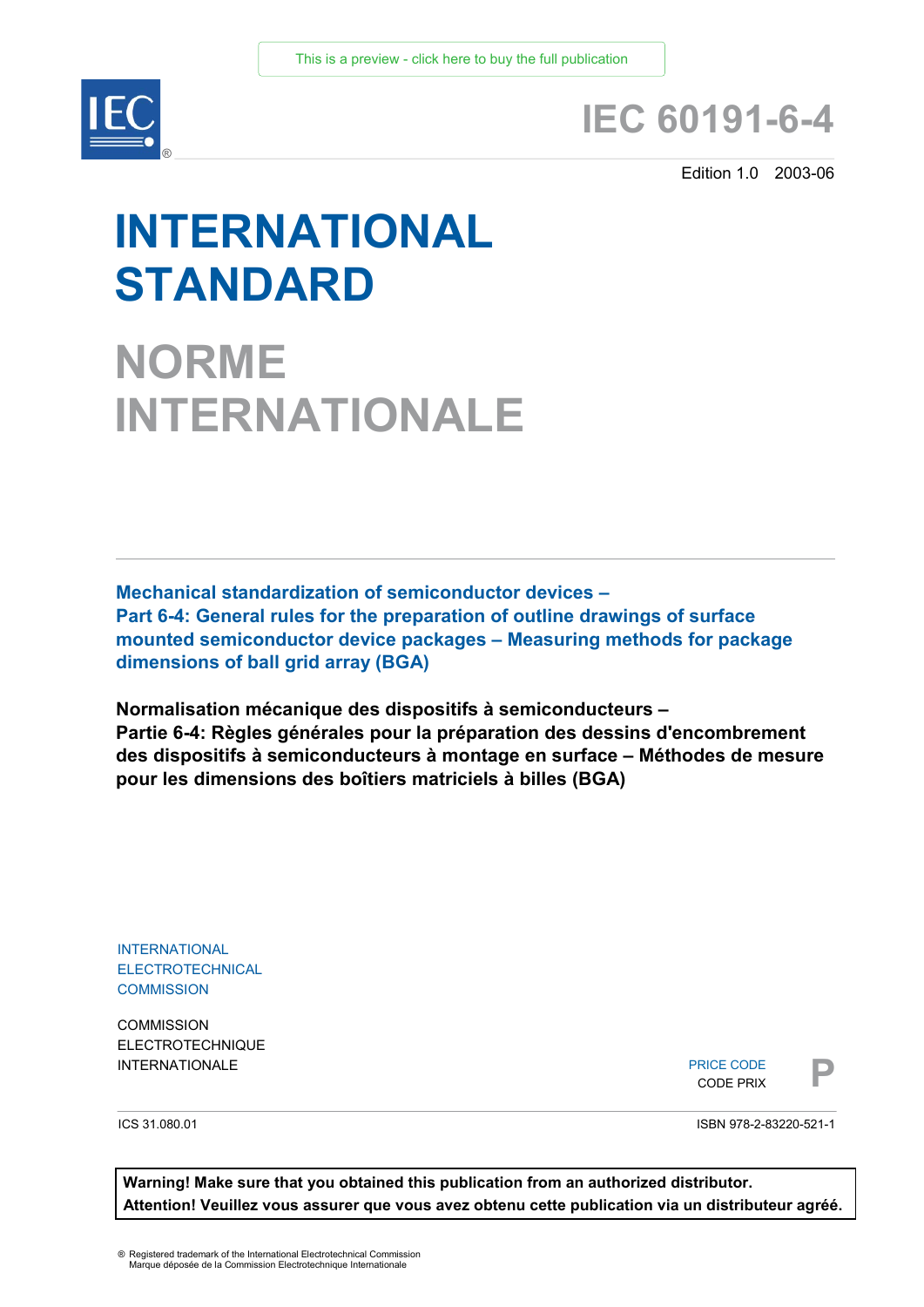$-2-$ 

## **CONTENTS**

| 1<br>2<br>3<br>4<br>4.1<br>4.2<br>5<br>5.1<br>5.2<br>5.3<br>5.4<br>5.5<br>5.6<br>5.7<br>5.8<br>5.9<br>5.10 |  |  |  |  |  |  |  |
|------------------------------------------------------------------------------------------------------------|--|--|--|--|--|--|--|
|                                                                                                            |  |  |  |  |  |  |  |
|                                                                                                            |  |  |  |  |  |  |  |
|                                                                                                            |  |  |  |  |  |  |  |
|                                                                                                            |  |  |  |  |  |  |  |
|                                                                                                            |  |  |  |  |  |  |  |
|                                                                                                            |  |  |  |  |  |  |  |
|                                                                                                            |  |  |  |  |  |  |  |
|                                                                                                            |  |  |  |  |  |  |  |
|                                                                                                            |  |  |  |  |  |  |  |
|                                                                                                            |  |  |  |  |  |  |  |
|                                                                                                            |  |  |  |  |  |  |  |
|                                                                                                            |  |  |  |  |  |  |  |
|                                                                                                            |  |  |  |  |  |  |  |
|                                                                                                            |  |  |  |  |  |  |  |
|                                                                                                            |  |  |  |  |  |  |  |
|                                                                                                            |  |  |  |  |  |  |  |
|                                                                                                            |  |  |  |  |  |  |  |
|                                                                                                            |  |  |  |  |  |  |  |
|                                                                                                            |  |  |  |  |  |  |  |
|                                                                                                            |  |  |  |  |  |  |  |
|                                                                                                            |  |  |  |  |  |  |  |
|                                                                                                            |  |  |  |  |  |  |  |
|                                                                                                            |  |  |  |  |  |  |  |
|                                                                                                            |  |  |  |  |  |  |  |
|                                                                                                            |  |  |  |  |  |  |  |
|                                                                                                            |  |  |  |  |  |  |  |
|                                                                                                            |  |  |  |  |  |  |  |
|                                                                                                            |  |  |  |  |  |  |  |
|                                                                                                            |  |  |  |  |  |  |  |
|                                                                                                            |  |  |  |  |  |  |  |
|                                                                                                            |  |  |  |  |  |  |  |
|                                                                                                            |  |  |  |  |  |  |  |
|                                                                                                            |  |  |  |  |  |  |  |
|                                                                                                            |  |  |  |  |  |  |  |
|                                                                                                            |  |  |  |  |  |  |  |
|                                                                                                            |  |  |  |  |  |  |  |
|                                                                                                            |  |  |  |  |  |  |  |
|                                                                                                            |  |  |  |  |  |  |  |
|                                                                                                            |  |  |  |  |  |  |  |
|                                                                                                            |  |  |  |  |  |  |  |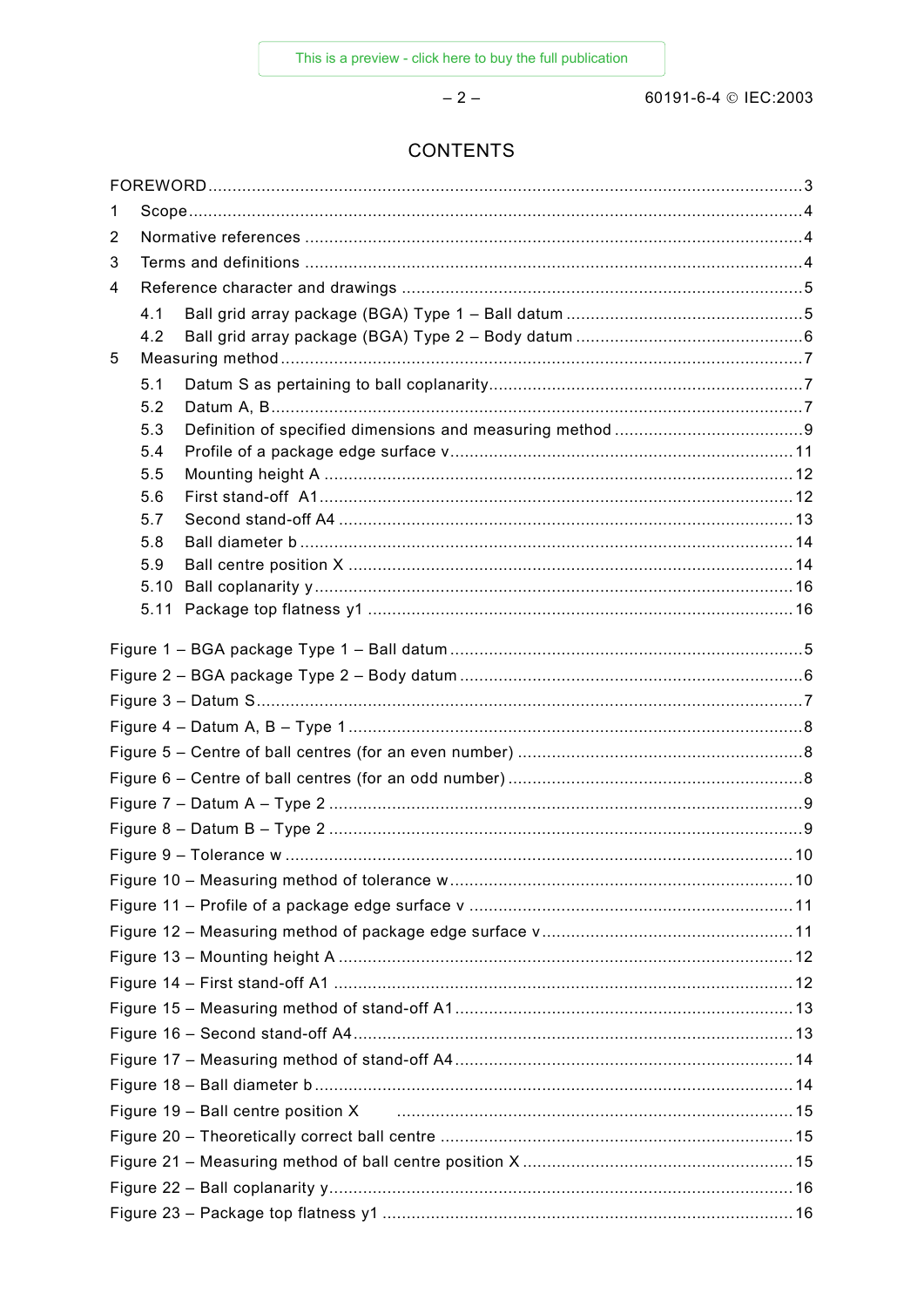$60191 - 6 - 4 \odot 1F C \cdot 2003$  – 3 –

#### INTERNATIONAL ELECTROTECHNICAL COMMISSION \_\_\_\_\_\_\_\_\_\_\_\_

#### **MECHANICAL STANDARDIZATION OF SEMICONDUCTOR DEVICES –**

#### **Part 6-4: General rules for the preparation of outline drawings of surface mounted semiconductor device packages – Measuring methods for package dimensions of ball grid array (BGA)**

#### FOREWORD

- 1) The IEC (International Electrotechnical Commission) is a worldwide organization for standardization comprising all national electrotechnical committees (IEC National Committees). The object of the IEC is to promote international co-operation on all questions concerning standardization in the electrical and electronic fields. To this end and in addition to other activities, the IEC publishes International Standards. Their preparation is entrusted to technical committees; any IEC National Committee interested in the subject dealt with may participate in this preparatory work. International, governmental and non-governmental organizations liaising with the IEC also participate in this preparation. The IEC collaborates closely with the International Organization for Standardization (ISO) in accordance with conditions determined by agreement between the two organizations.
- 2) The formal decisions or agreements of the IEC on technical matters express, as nearly as possible, an international consensus of opinion on the relevant subjects since each technical committee has representation from all interested National Committees.
- 3) The documents produced have the form of recommendations for international use and are published in the form of standards, technical specifications, technical reports or guides and they are accepted by the National Committees in that sense.
- 4) In order to promote international unification, IEC National Committees undertake to apply IEC International Standards transparently to the maximum extent possible in their national and regional standards. Any divergence between the IEC Standard and the corresponding national or regional standard shall be clearly indicated in the latter.
- 5) The IEC provides no marking procedure to indicate its approval and cannot be rendered responsible for any equipment declared to be in conformity with one of its standards.
- 6) Attention is drawn to the possibility that some of the elements of this International Standard may be the subject of patent rights. The IEC shall not be held responsible for identifying any or all such patent rights.

International Standard IEC 60191-6-4 has been prepared by subcommittee 47D: Mechanical standardization of semiconductor devices, of IEC technical committee 47: Semiconductor devices.

This bilingual version (2012-12) corresponds to the monolingual English version, published in 2003-06.

The text of this standard is based on the following documents:

| <b>FDIS</b>  | Report on voting |
|--------------|------------------|
| 47D/531/FDIS | 47D/546/RVD      |

Full information on the voting for the approval of this standard can be found in the report on voting indicated in the above table.

The French version of this standard has not been voted upon.

This publication has been drafted in accordance with the ISO/IEC Directives, Part 2.

The committee has decided that the contents of this publication will remain unchanged until 2006. At this date, the publication will be

- reconfirmed;
- withdrawn:
- replaced by a revised edition, or
- amended.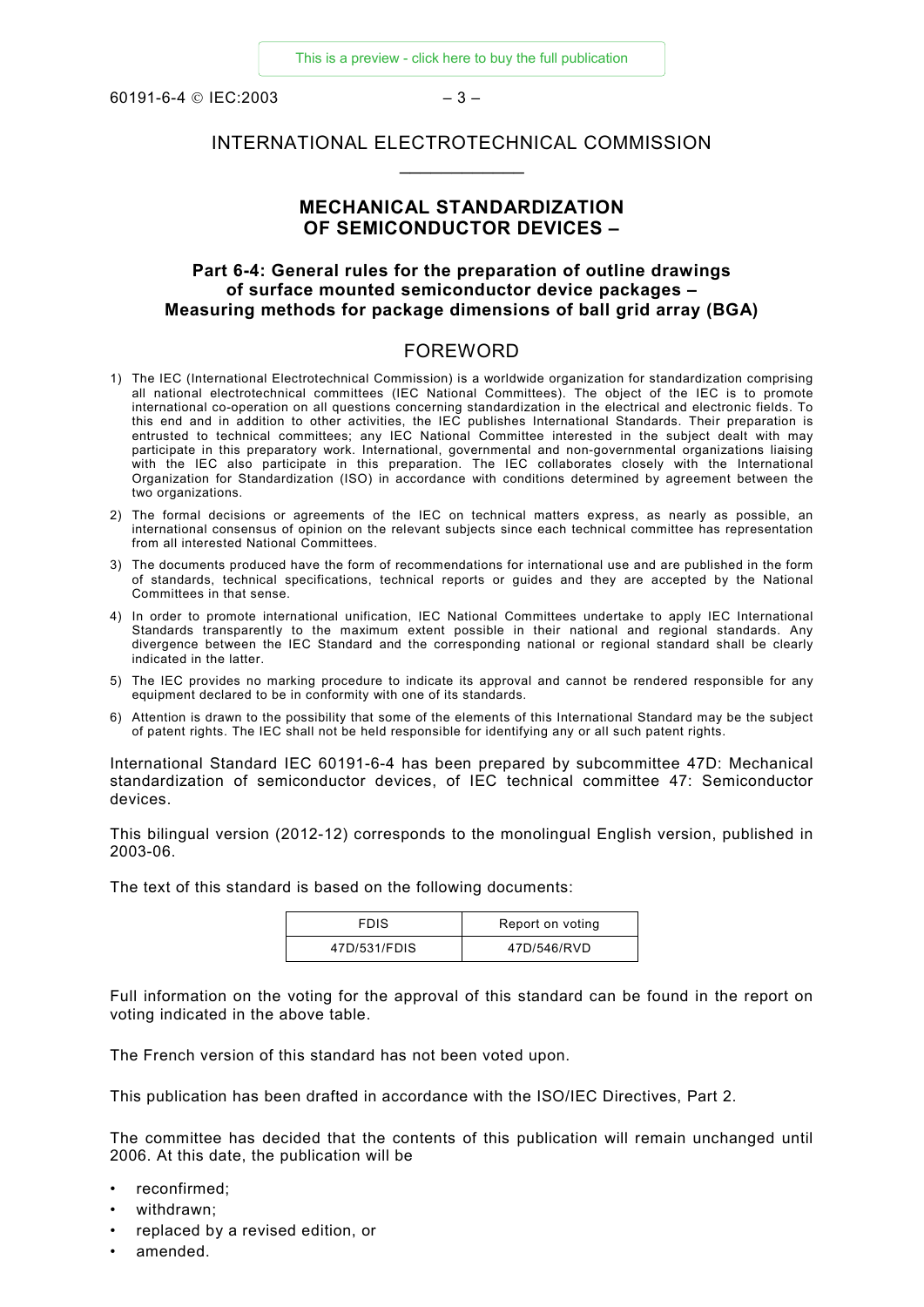$-4 - 60191 - 6 - 4 \odot 12003$ 

#### **MECHANICAL STANDARDIZATION OF SEMICONDUCTOR DEVICES –**

**Part 6-4: General rules for the preparation of outline drawings of surface mounted semiconductor device packages – Measuring methods for package dimensions of ball grid array (BGA)**

#### **1 Scope**

This part of IEC 60191 covers the requirements for the measuring methods of ball grid array (BGA) dimensions.

#### **2 Normative references**

The following referenced documents are indispensable for the application of this document. For dated references, only the edition cited applies. For undated references, the latest edition of the referenced document (including any amendments) applies.

IEC 60191-6:1990, *Mechanical standardization of semiconductor devices – Part 6: General rules for the preparation of outline drawings of surface mounted semiconductor device packages*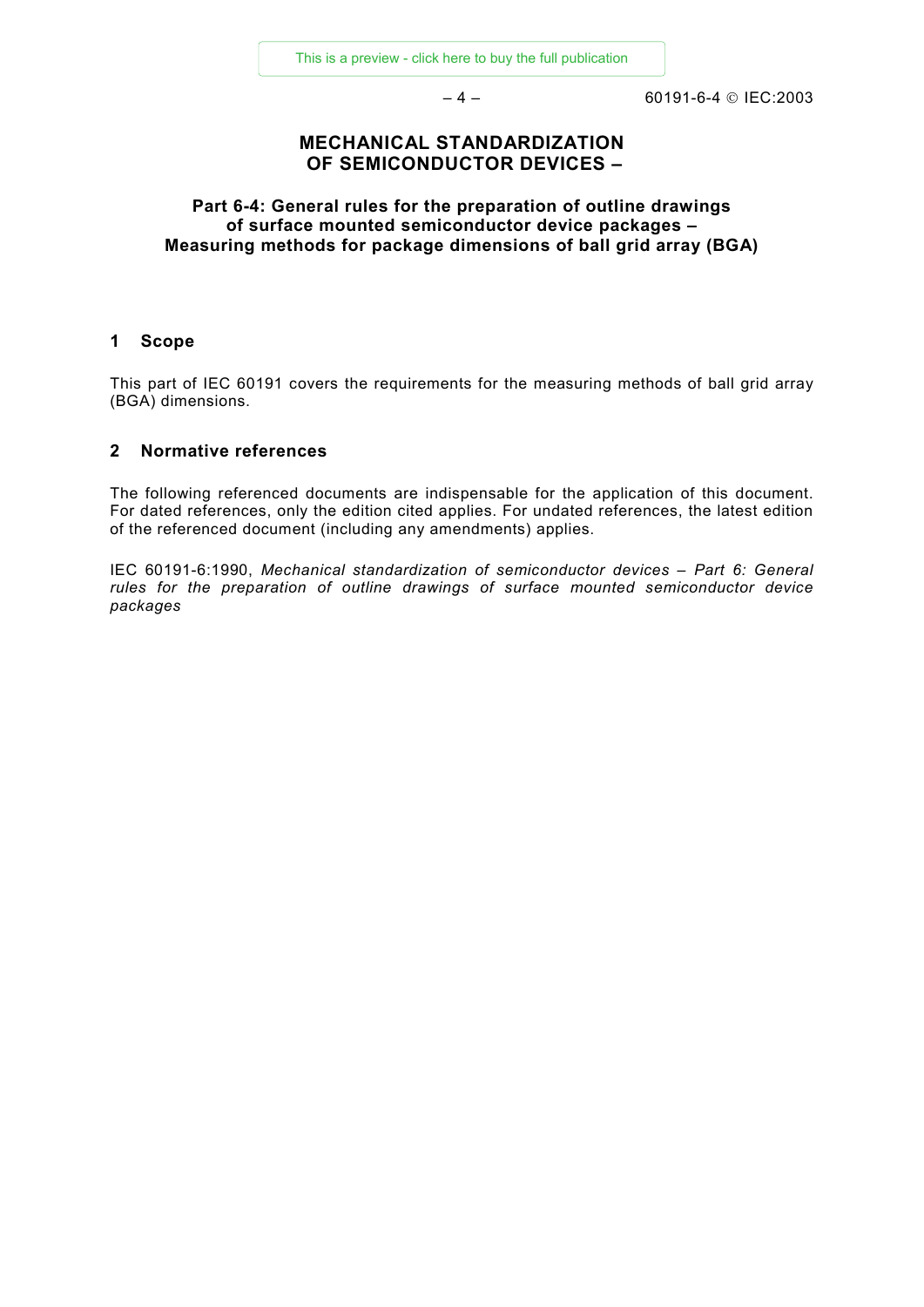$-18 - 60191 - 6 - 4 \odot \text{CE}$ 

### SOMMAIRE

| 1 |            |                                                                        |  |  |
|---|------------|------------------------------------------------------------------------|--|--|
| 2 |            |                                                                        |  |  |
| 3 |            |                                                                        |  |  |
| 4 |            |                                                                        |  |  |
|   | 4.1        |                                                                        |  |  |
|   | 4.2        |                                                                        |  |  |
| 5 |            |                                                                        |  |  |
|   | 5.1        |                                                                        |  |  |
|   | 5.2        |                                                                        |  |  |
|   | 5.3        | Définition des dimensions spécifiées et méthode de mesure 25           |  |  |
|   | 5.4        |                                                                        |  |  |
|   | 5.5        |                                                                        |  |  |
|   | 5.6<br>5.7 |                                                                        |  |  |
|   | 5.8        |                                                                        |  |  |
|   | 5.9        |                                                                        |  |  |
|   | 5.10       |                                                                        |  |  |
|   |            |                                                                        |  |  |
|   |            |                                                                        |  |  |
|   |            |                                                                        |  |  |
|   |            |                                                                        |  |  |
|   |            |                                                                        |  |  |
|   |            |                                                                        |  |  |
|   |            |                                                                        |  |  |
|   |            |                                                                        |  |  |
|   |            |                                                                        |  |  |
|   |            |                                                                        |  |  |
|   |            |                                                                        |  |  |
|   |            |                                                                        |  |  |
|   |            |                                                                        |  |  |
|   |            |                                                                        |  |  |
|   |            |                                                                        |  |  |
|   |            |                                                                        |  |  |
|   |            |                                                                        |  |  |
|   |            |                                                                        |  |  |
|   |            |                                                                        |  |  |
|   |            |                                                                        |  |  |
|   |            |                                                                        |  |  |
|   |            |                                                                        |  |  |
|   |            |                                                                        |  |  |
|   |            | Figure 21 – Méthode de mesure de la position du centre des billes X 31 |  |  |
|   |            |                                                                        |  |  |
|   |            |                                                                        |  |  |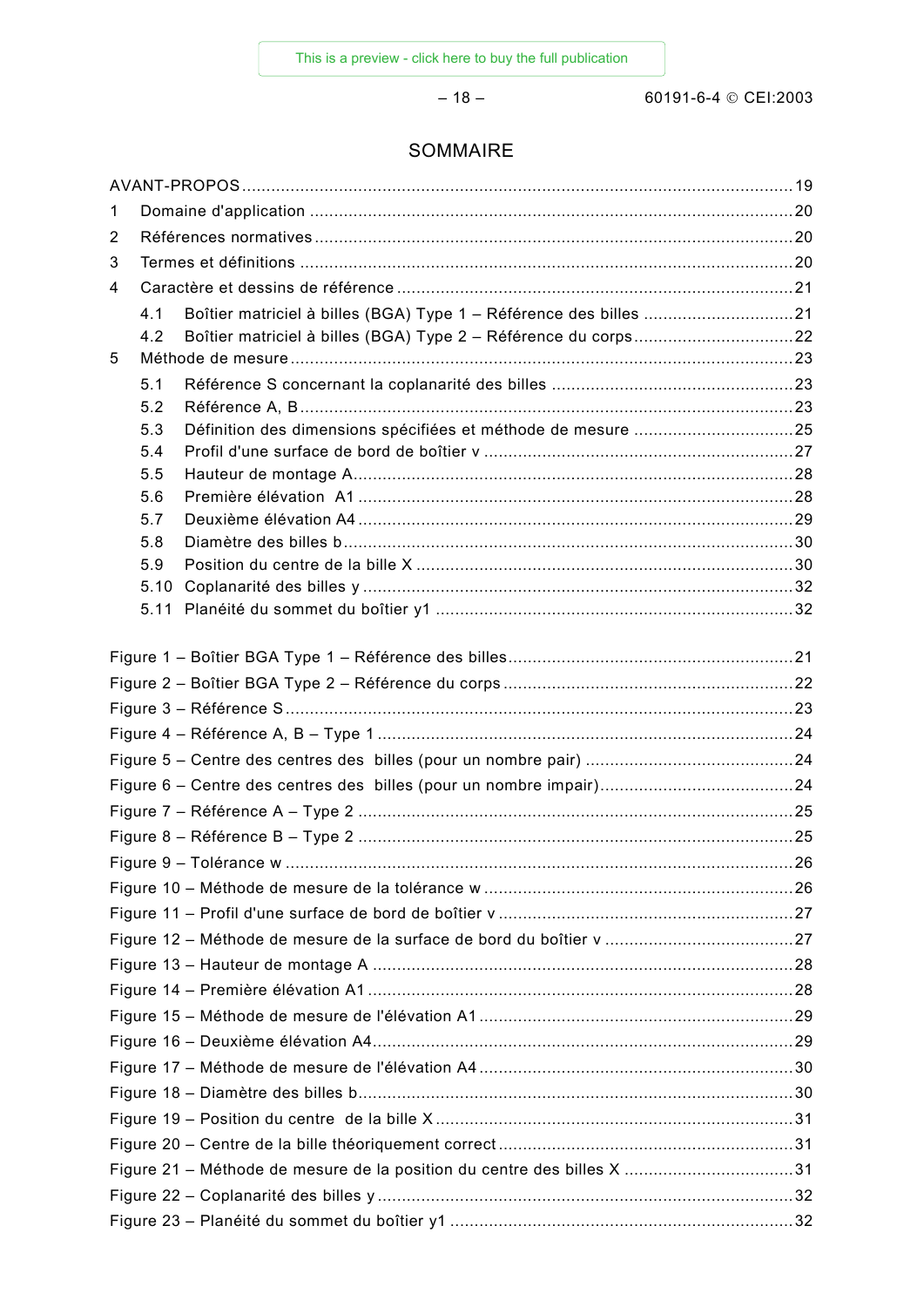$60191-6-4$  © CEI:2003 – 19 –

#### COMMISSION ELECTROTECHNIQUE INTERNATIONALE \_\_\_\_\_\_\_\_\_\_\_\_

#### **NORMALISATION MÉCANIQUE DES DISPOSITIFS À SEMICONDUCTEURS –**

#### **Partie 6-4: Règles générales pour la préparation des dessins d'encombrement des dispositifs à semiconducteurs à montage en surface – Méthodes de mesure pour les dimensions des boîtiers matriciels à billes (BGA)**

#### AVANT-PROPOS

- 1) La Commission Electrotechnique Internationale (CEI) est une organisation mondiale de normalisation composée de l'ensemble des comités électrotechniques nationaux (Comités nationaux de la CEI). La CEI a pour objet de favoriser la coopération internationale pour toutes les questions de normalisation dans les domaines de l'électricité et de l'électronique. A cet effet, la CEI – entre autres activités – publie des Normes internationales, des Spécifications techniques, des Rapports techniques, des Spécifications accessibles au public (PAS) et des Guides (ci-après dénommés "Publication(s) de la CEI"). Leur élaboration est confiée à des comités d'études, aux travaux desquels tout Comité national intéressé par le sujet traité peut participer. Les organisations internationales, gouvernementales et non gouvernementales, en liaison avec la CEI, participent également aux travaux. La CEI collabore étroitement avec l'Organisation Internationale de Normalisation (ISO), selon des conditions fixées par accord entre les deux organisations.
- 2) Les décisions ou accords officiels de la CEI concernant les questions techniques représentent, dans la mesure du possible, un accord international sur les sujets étudiés, étant donné que les Comités nationaux de la CEI intéressés sont représentés dans chaque comité d'études.
- 3) Les Publications de la CEI se présentent sous la forme de recommandations internationales et sont agréées comme telles par les Comités nationaux de la CEI. Tous les efforts raisonnables sont entrepris afin que la CEI s'assure de l'exactitude du contenu technique de ses publications; la CEI ne peut pas être tenue responsable de l'éventuelle mauvaise utilisation ou interprétation qui en est faite par un quelconque utilisateur final.
- 4) Dans le but d'encourager l'uniformité internationale, les Comités nationaux de la CEI s'engagent, dans toute la mesure possible, à appliquer de façon transparente les Publications de la CEI dans leurs publications nationales et régionales. Toutes divergences entre toutes Publications de la CEI et toutes publications nationales ou régionales correspondantes doivent être indiquées en termes clairs dans ces dernières.
- 5) La CEI n'a prévu aucune procédure de marquage valant indication d'approbation et n'engage pas sa responsabilité pour les équipements déclarés conformes à une de ses Publications.
- 6) L'attention est attirée sur le fait que certains des éléments de la présente Publication de la CEI peuvent faire l'objet de droits de propriété intellectuelle ou de droits analogues. La CEI ne saurait être tenue pour responsable de ne pas avoir identifié de tels droits de propriété et de ne pas avoir signalé leur existence.

La Norme internationale CEI 60191-6-4 a été établie par le sous-comité 47D: Normalisation mécanique des dispositifs à semiconducteurs, du comité d'études 47 de la CEI: Dispositifs à semiconducteurs.

La présente version bilingue (2012-12) correspond à la version anglaise monolingue publiée en 2003-06.

Le texte anglais de cette norme est issu des documents 47D/531/FDIS et 47D/546/RVD.

Le rapport de vote 47D/546/RVD donne toute information sur le vote ayant abouti à l'approbation de cette norme.

La version française n'a pas été soumise au vote.

Cette publication a été rédigée selon les Directives ISO/CEI, Partie 2.

Le comité a décidé que le contenu de la présente publication ne sera pas modifié avant 2006. A cette date, la publication sera

- reconduite;
- supprimée;
- remplacée par une édition révisée, ou
- amendée.